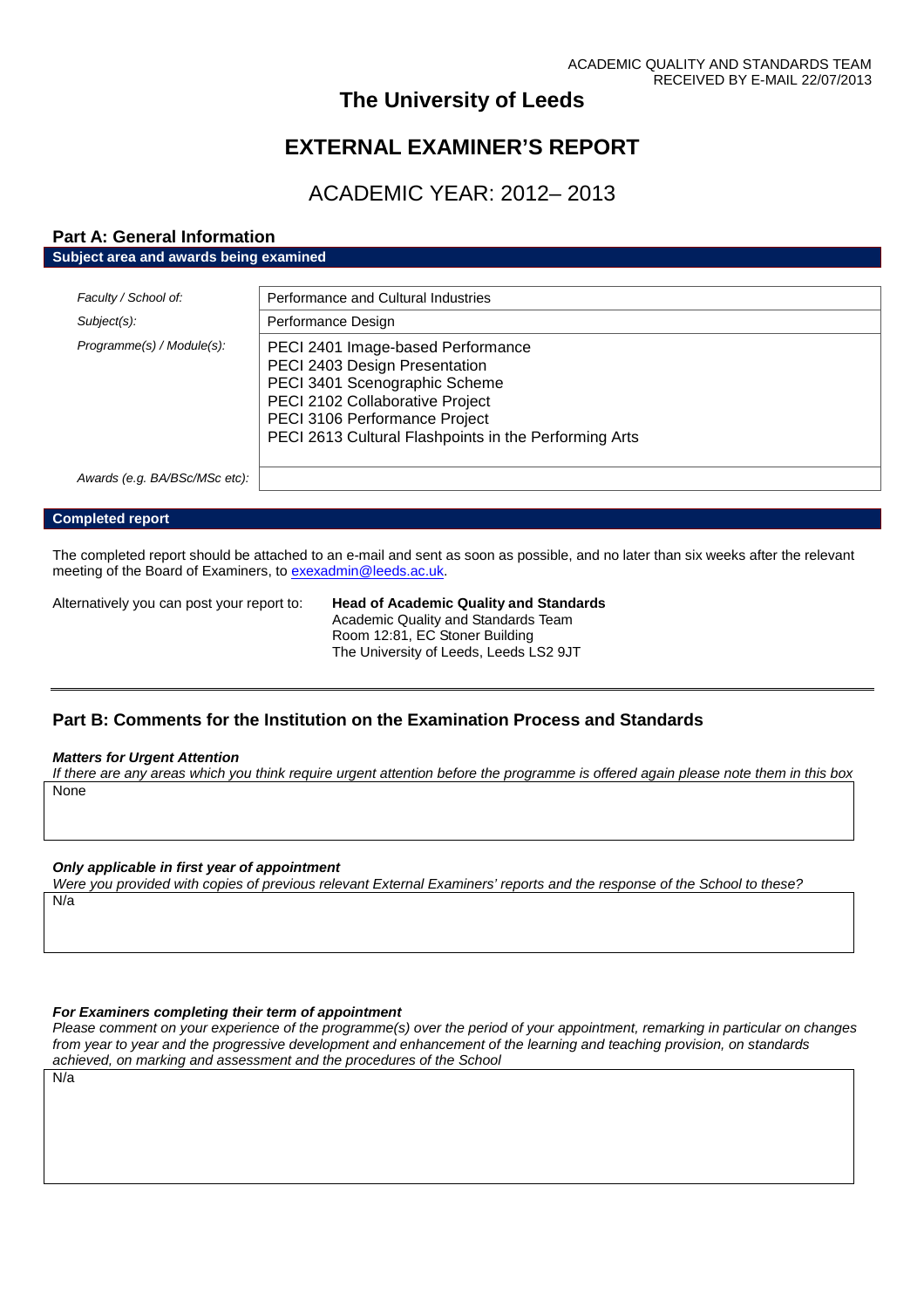## **1. Please indicate the extent to which the programme Aims and Intended Learning Outcomes (ILOs) were commensurate with the level of the award**

- *The appropriateness of the Intended Learning Outcomes for the programme(s)/modules and of the structure and content of the programme(s);*
- *The extent to which standards are appropriate for the award or award element under consideration.*

The programme aims and ILOs appeared generally well matched to the content and structure of all courses I moderated. The structure and content of the programme is coherent, offering clear pathways for students' progression. It encourages and supports increasing complexity and independence in students' thinking and practice. Standards for the award and award elements that I moderated are set at appropriate levels, with clear descriptors.

In one module I moderated, PECI 2613 Cultural Flashpoints in the Performing Arts, grades awarded did appear higher than those awarded for a similar standard of work in other institutions of which I have experience and, in particular, at my home institution, the <>. Some very high grades were awarded for academic essays that appeared, to me, not to show appropriate evidence of a robust critical approach, especially in respect of one of the module ILOs: that students should be able to 'apply appropriate historical, critical and comparative methodologies to the articulation and development of arguments'.

### **2. Did the Aims and ILOs meet the expectations of the national subject benchmark (where relevant)?**

 *The comparability of the programme(s) with similar programme(s) at other institutions and against national benchmarks and the Framework for Higher Education Qualifications.*

Aims and ILOs of the programmes compared favourably with similar programmes in other institutions and national subject benchmarks.

### **3. Please comment on the assessment methods and the appropriateness of these to the ILOs**

- *The design and structure of the assessment methods, and the arrangements for the marking of modules and the classification of awards;*
- *The quality of teaching, learning and assessment methods that may be indicated by student performance.*

The modules I moderated use a range of assessment methods, reflecting the diverse content and structure of modules. This is entirely appropriate and maps onto the spectrum of types of skill and knowledge that students are expected to demonstrate – including skills and knowledge in performance, oral presentation, digital and other technologies, collaborative practice management and writing The range of assessment methods and the skills and knowledge these reflect are, I believe, one of the programme's significant strengths, allowing students with different aptitudes to flourish and to extend their expertise. It also has the potential to equip students with both subject-specific knowledge/expertise and an excellent range of transferrable skills.

Programme and Module Handbooks, together with information on the VLE, provide clear descriptions of what is entailed in the varied modes of assessment used in the programme-specific and shared modules that I moderated. This supports students in adapting to the range of different criteria the programme demands.

Assessment is clearly carried out rigorously, with widespread evidence of double-marking, moderation and team marking. Again, this is entirely appropriate given the challenges of marking practice and group work, and of achieving consistency in modules delivered by a range of tutors/lecturers. The staff team evidently devote considerable thought, time and energy to ensuring this consistency and continue to monitor and develop assessment strategies to maintain and improve standards.

In the work I sampled, written feedback was generally full, specific and constructive, giving students clear direction on their performance and advice on how to improve and develop in the future.

The one slight exception to this was in the assessment for the module PECI 2613 Cultural Flashpoints in the Performing Arts, which consists of one 5000 – 6000 word essay. This weighting on a single, long piece of written work might not, perhaps, allow students with less ability in 'traditional' academic writing to best demonstrate their knowledge and skills. In response to my 2011-13 report, it was stated that an interim task (an essay proposal), allowing students to receive formative feedback before embarking on and submitting their final essay would be introduced. While this did take place, as I was informed by the module tutor, it was not evident from the Module Handbook or any other material I received, how this developmental step had been implemented. Perhaps this process might be more clearly stated in module documentation to ensure that students make best use of it as supported stage in their learning.

#### **4. Were students given adequate opportunity to demonstrate their achievement of the Aims and ILOs?**

- *The academic standards demonstrated by the students and, where possible, their performance in relation to students on comparable courses;*
- *The strengths and weaknesses of the students as a cohort.*

Generally, academic standards seemed commensurate with, and in some cases higher than, those of students on comparable courses.

In the modules I moderated, particular strengths lay in an ability to think and learn through praxis (PECI 3106 Performance Project, PECI 2401 Image-based Performance, PECI 2403 Design Presentation, PECI 3401 Scenographic Scheme), sophisticated visual and technical skills applied to enable reflection and analysis (PECI 2401 Image-based Performance, PECI 2403 Design Presentation, PECI 3401 Scenographic Scheme)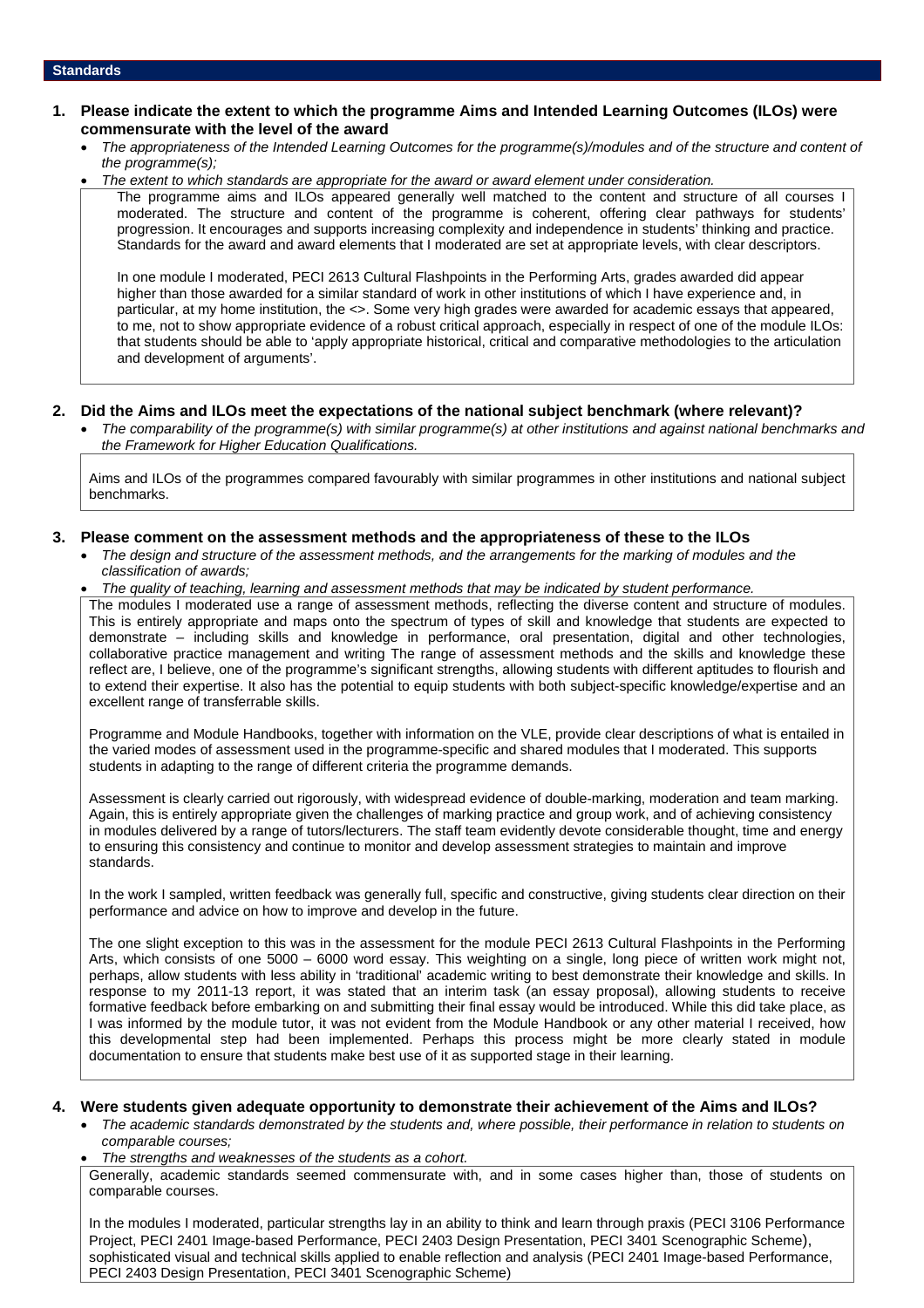and skills in applied theatre practices, where students were supported to work effectively as part of team and to negotiate complex public insititutions/locations (PECI 2102 Collaborative Project).

I also saw evidence of some very good critical/reflective writing on practice (PECI 3106 Performance Project, PECI 2102 Collaborative Project).

Some of the weaker work I sampled was in academic essay writing, particularly in PECI 2613 Cultural Flashpoints in the Performing, as noted above and in last year's external examiner's report.

**5. For Examiners responsible for programmes that include clinical practice components, please comment on the learning and assessment of practice components of the curriculum** N/a.

### **6. Please comment on the nature and effectiveness of enhancements to the programme(s) and modules since the previous year**

*It would be particularly helpful if you could also identify areas of good practice which are worthy of wider dissemination.*

Enhancements made in 2011-13 regarding streamlining of assessed written work in the modules PECI 3106 Performance Project and PECI 2102 Collaborative Project continue to be of benefit in supporting students in producing work of a high standard. Judged by the work I sampled, students appear increasingly clear and confident in their reflective writing on practice in the Performance Project and in their writing of critical reports reflecting on the Collaborative Project, the best of which were excellent pieces of work. Continued attention might be paid, however, to ensure that the Collaborative Project written reports remain rooted in the practical projects. While the contextual material now included in the reports is commendable, students should be encouraged to achieve a balance between contextual material, commentary on the project itself and reflection on their own experience, to ensure that they maintain a high standard of writing-on-practice.

The use of practical scenographic experimentation in Performance Design modules PECI 2401 Image-based Performance, PECI 2403 Design Presentation and PECI 3401 Scenographic Scheme and continued exploration of appropriate digital technology to aid and enhance this enquiry is an ongoing example of good practice in practice-based learning.

#### **7. Please comment on the influence of research on the curriculum and learning and teaching**

*This may include examples of curriculum design informed by current research in the subject; practice informed by research; students undertaking research.*

The Performance Design modules I moderated show evidence of a deep engagement with current scenographic practice and with issues in contemporary performance/theatre and beyond. Aspects of the Performance Design curriculum are clearly led by staff research in site-based practice, object-based performance, practice-led research and the study of scenography from a phenomenological perspective. The curriculum appears to be engaging with approaches towards theatre/performance (studying theatre/performance from the perspective of its inanimate elements) that have profound implications with regard to de-centring the human and reflecting on ways that objects/things/sites/inanimate phenomena might be considered to 'perform'. It seems evident that, in conversations with some of the Performance Design tutors, this is an approach staff are keen to pursue and develop.

# **For Examiners involved in mentoring arrangements**

## **8. If you have acted as a mentor to a new External Examiner or have received mentor support please comment here on the arrangements**

N/a.

#### **The Examination/Assessment Process**

- **9. The University and its Schools provide guidance for External Examiners as to their roles, powers and responsibilities. Please indicate whether this material was sufficient for you to act effectively as an External Examiner.**
	- *Whether External Examiners have sufficient access to the material needed to make the required judgements and whether they are encouraged to request additional information.*

Guidance on the roles, powers and responsibilities of the external examiner was clearly and comprehensively conveyed in the external examiners' handbook, which I received early in the moderating process. Any further clarification I required was communicated in a timely and efficient way. I felt more than adequately supported to act effectively as external examiner.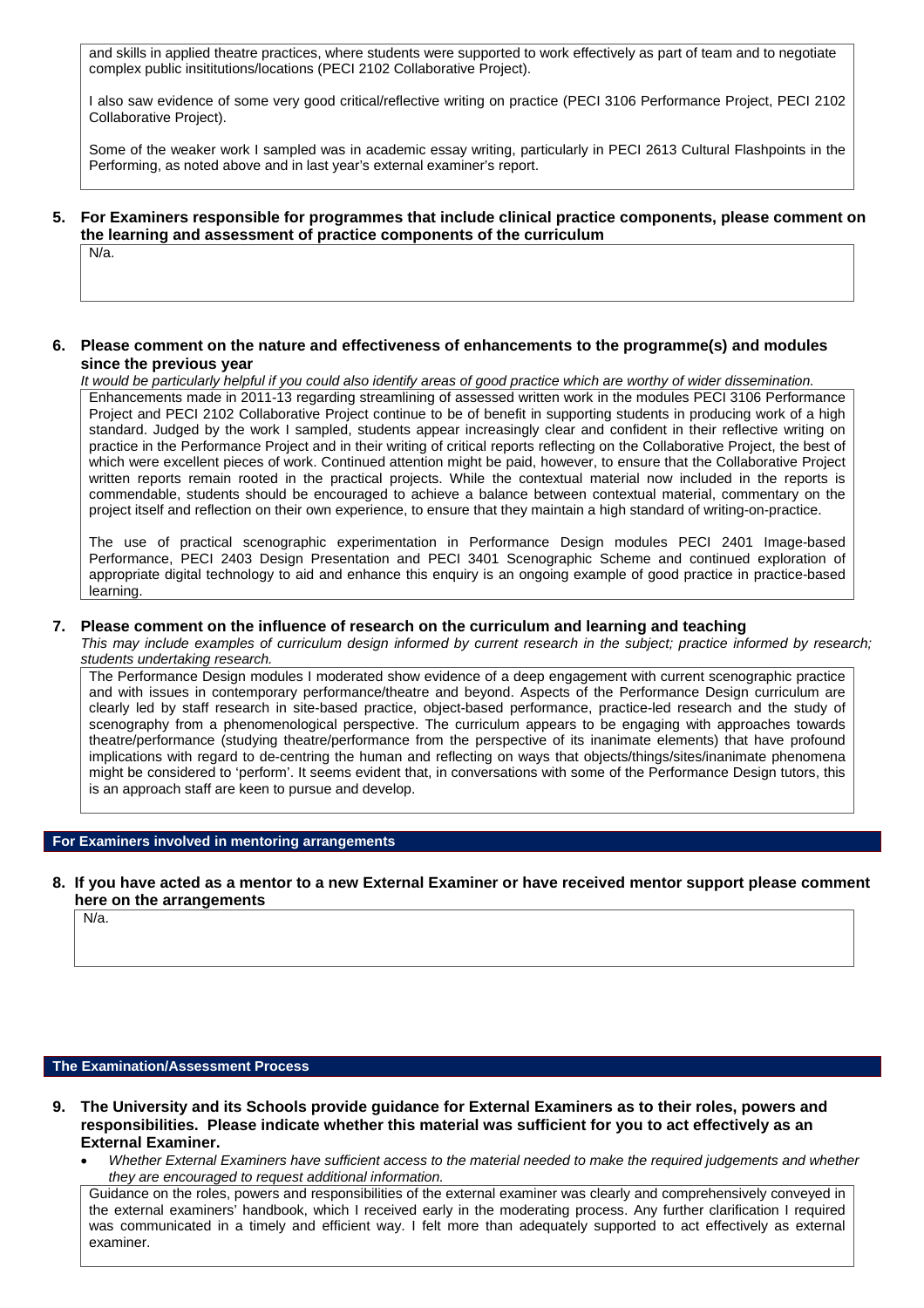# **10. Did you receive appropriate documentation relating to the programmes and/or parts of programmes for which you have responsibility, e.g. programme specifications or module handbooks, marking criteria?**

 *The coherence of the policies and procedures relating to External Examiners and whether they match the explicit roles they are asked to perform.*

I received appropriate programme and module handbooks, including marking criteria, via the VLE. This was readily available and assistance in locating specific items was prompt and efficient.

## **11. Were you provided with all draft examination papers/assessments? Was the nature and level of the questions appropriate? If not, were suitable arrangements made to consider your comments?**

Assessment descriptors are included in the programme and module handbooks and so were available for me to examine. I was not directed towards specific essay questions or project briefs or invited to give an opinion on the suitability of these. This was, generally, not necessary as the assessment criteria are generic for most modules that I moderate. However, it may be beneficial in the future to provide examples, where relevant, of specific essay questions and project briefs in sufficient time for me to comment on them.

# **12. Was sufficient assessed / examined work made available to enable you to have confidence in your evaluation of the standard of student work? Were the scripts clearly marked/annotated?**

The majority of modules I am required to moderate provided full and appropriate samples of work, with clearly marked scripts and ranges of marks for the module provided, allowing me to feel confident in evaluating the standard of student work and very well supported in doing so. A considerable amount of this work is practice-based, however, meaning that I am required to view a fairly large quantity of work in situ. To allow me as much time as possible to do this, it would be very helpful to receive examples of work that can be viewed remotely before visiting the University of Leeds.

Work from one module, which could have been evaluated before attending the University of Leeds (PECI 2613 Cultural Flashpoints in the Performing Arts) was received very late. I received a large sample of work, but it was not accompanied by a mark sheet for the whole student cohort and was presented in a manner that made it difficult and time consuming to negotiate. In the future, it would be very helpful if

1/ I received this work as early as possible

2/ a reasonable, representative sample was selected for my consideration

- 3/ a mark sheet for the whole student cohort was included with the sample
- 4/ the work was clearly and consistently labelled and annotated
- 5/ relevant documentation, such as essay questions, were made easily accessible

A larger and more representative selection of practical project work (viewed on DVDs), particularly for PECI 2102 Collaborative Performance Project was provided this year, as previously requested. This was very helpful in allowing me to evaluate the standard of work and to make an informed assessment about this, excellent, module. This work was also much more clearly labelled than in previous years.

The manner in which material was presented for my review in the modules PECI 3106 Performance Project, PECI 2401 Image-based Performance, PECI 2403 Design Presentation, PECI 3401 Scenographic Scheme was exemplary.

# **13. Was the choice of subjects for dissertations appropriate? Was the method and standard of assessment appropriate?**

N/a.

#### **14. Were the administrative arrangements satisfactory for the whole process, including the operation of the Board of Examiners? Were you able to attend the meeting? Were you satisfied with the recommendations of the Board?**

Administrative arrangements were very good. I was provided with all necessary details regarding examination boards and other meetings in good time. I was able to meet with module managers as appropriate during a visit to the University of Leeds to attend the June examination board. I was supplied with a full set of papers for the examination board. Recommendations appeared fair and consistent. The board was conducted with efficiency, transparency and integrity.

### **15. Were appropriate procedures in place to give due consideration to mitigating circumstances and medical evidence?**

Procedures for considering mitigating circumstances and medical evidence appeared very thorough and robust. I am confident that due consideration was given to all cases and, in my estimation, a decision reached which fairly advantaged the student.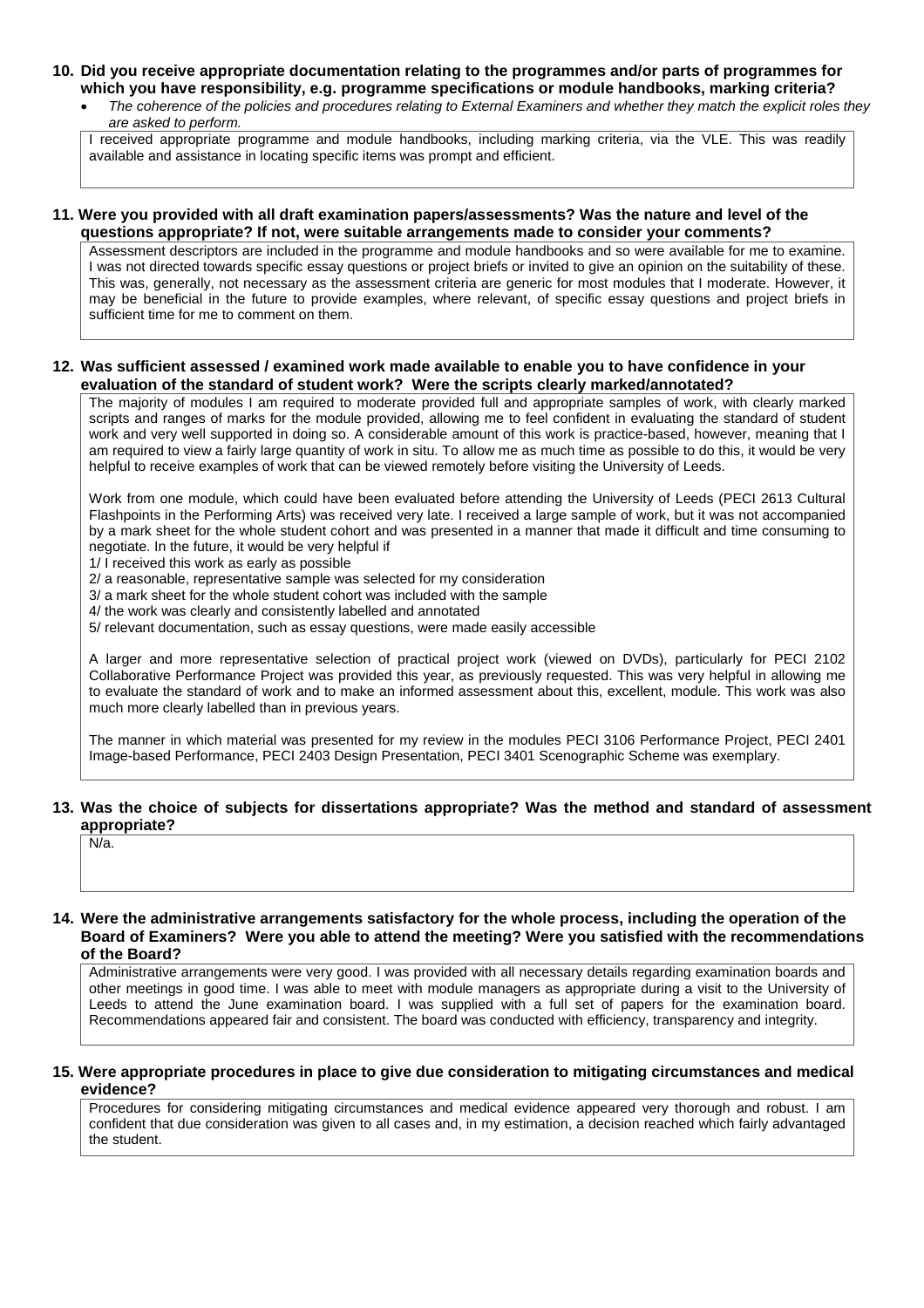### **Please use this box if you wish to make any further comments not covered elsewhere on the form**

I recognise that the PCI programme is currently undergoing significant curricular re-structuring and welcome the opportunities that staff, particularly those involved in the Performance Design programme, have given me to contribute to discussions about programme development. I believe that the School of PCI has some extremely strong areas, offering unique opportunities to students. For example, modules that approach the study of theatre/performance from the perspective of non-animate elements, modules that demonstrate good practice in learning through practical experimentation, and modules which make innovative and appropriate use of digital technologies (PECI 2401 Image-based Performance, PECI 2403 Design Presentation, PECI 3401 Scenographic Scheme) appear to offer a distinctive and vital approach towards theatre/performance studies and provide students with a diverse range of subject-specific yet transferable skills. The applied theatre module (PECI 2102 Collaborative Performance Project) also appears to provide a model of good practice in its engagement with a wide range of organisations/institutions. I would hope that on-going curriculum development allows these areas of strength and distinctiveness to grow and develop within a new programme structure.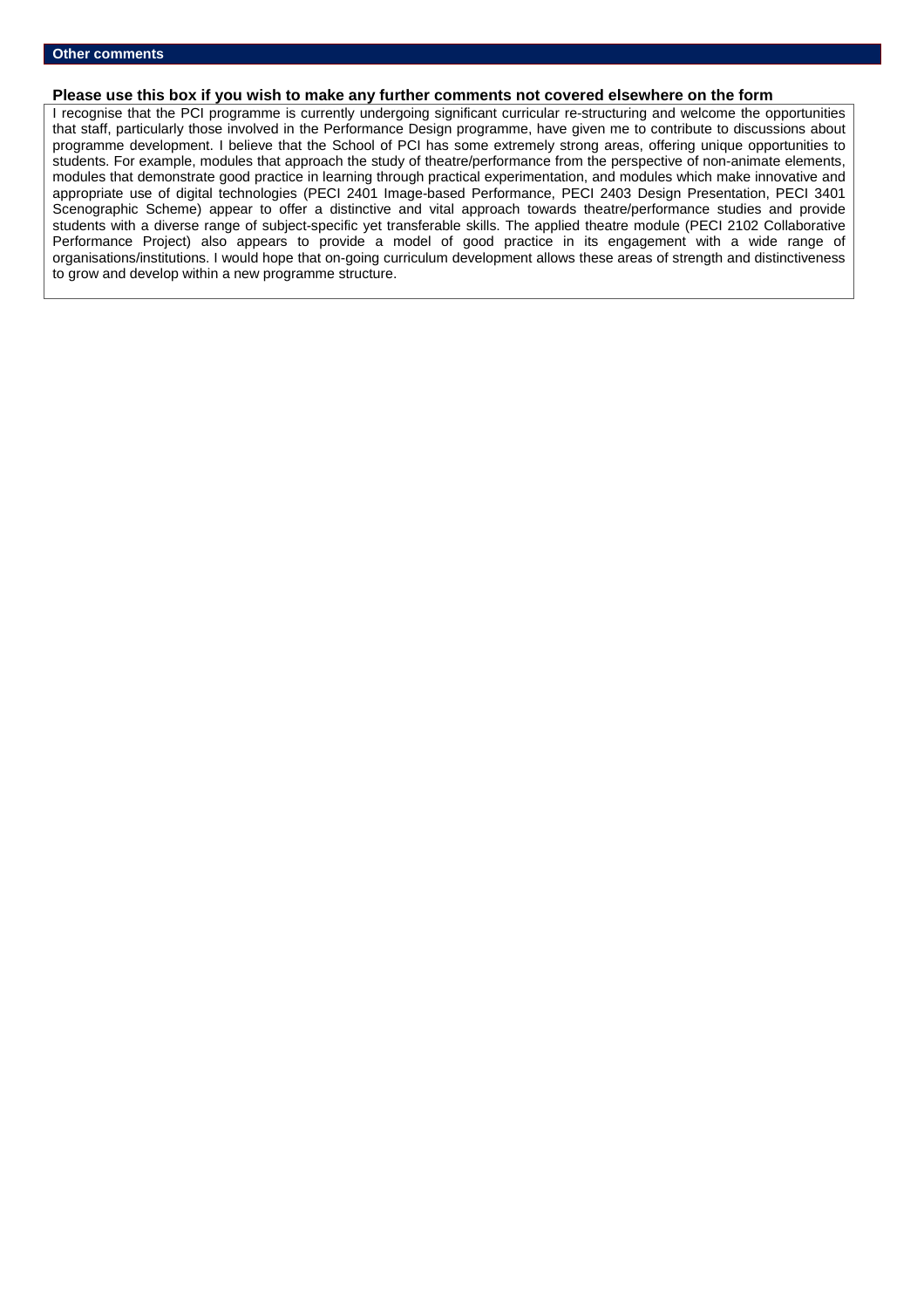# **SCHOOL OF PERFORMANCE AND CULTURAL INDUSTRIES**

# **RESPONSE TO EXTERNAL EXAMINER REPORT**

# **ACADEMIC SESSION 2012-13**

| <b>PROGRAMME TITLE</b>  | <b>Performance Design</b> |
|-------------------------|---------------------------|
| <b>NAME OF EXAMINER</b> | <>                        |

*Response to External Examiner reports should be discussed with all staff responsible for the delivery of modules on the programme (this includes staff on common modules to which the report refers).*

*Please identify all substantive points raised by the report and address each one clearly stating, where necessary, what action will be taken, by whom and in what time-frame.*

*The draft response will need to be approved at SLTC before it is returned to the External Examiner in the form of a letter from the Head of School.*

The Performance Design programme team are pleased to note the overwhelmingly positive comments on the design and delivery of the Performance Design curriculum. In particular, the external examiner recognises 'significant strengths' in the range of assessment methods and the opportunities for students to 'think and learn through praxis'. <> also identifies that the curriculum is enriched by research-led approaches and notes that there is 'evidence of a deep engagement with current scenographic practice and with issues in contemporary performance/theatre and beyond'.

Taking into account Performance Design modules and PCI common modules, the report identifies that 'assessment is clearly carried out rigorously, with widespread evidence of double-marking, moderation and team marking' and that the written feedback provided is clear and helpful

In a development from previous years there is now 'evidence of some very good critical/reflective writing on practice (PECI 3106 Performance Project, PECI 2102 Collaborative Project).

Regarding PECI 2613 Cultural Flashpoints in the Performing Arts, the report questions the appropriateness of some of the high grades. This has been discussed at the School's Teaching and Student Education Committee where it was agreed that the marking process will continue to be rigorous in this module as in all others. It was also noted that the essay marks for this module were moderated by two experienced colleagues, one of whom is the Director of Student Education, and both of whom thought the work to be of high quality. The module leader will bear in mind the external examiner's comments, however, and push for the best work possible from the students.